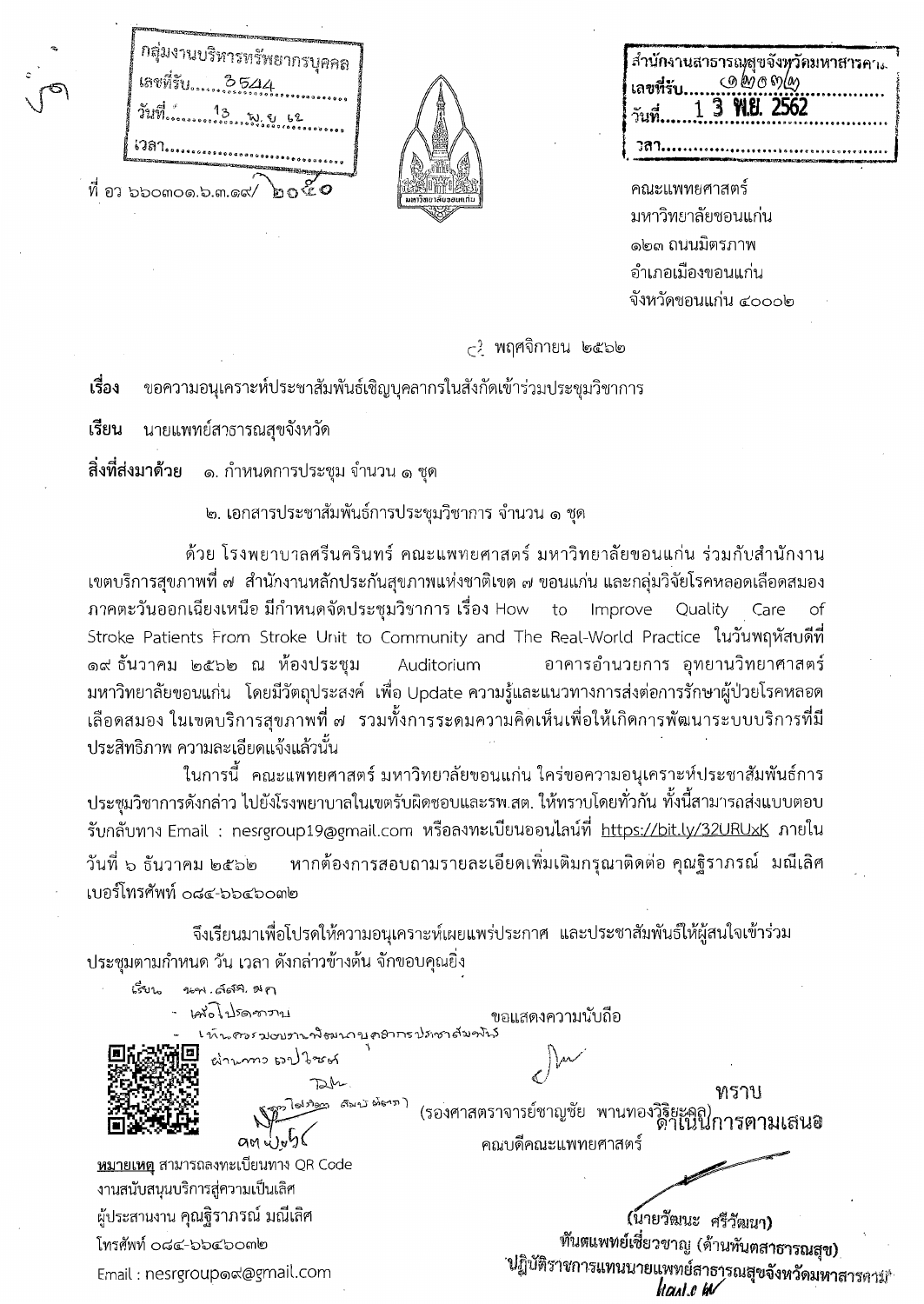## กำหนดการประชุมวิชาการ

# How to Improve Qualit Care of Stroke Patients

#### From Stroke Unit to Community and The Real-World Practice

## ในวันพฤหัสบดีที่ 19 ธันวาคม 2562

### ณ ห้องประชุม Auditorium อาคารอำนวยการ อุทยานวิทยาศาสตร์ มหาวิทยาลัยขอนแก่น

| Laan                  |                                                | วิทย์ว่าร้อนสัม                     |
|-----------------------|------------------------------------------------|-------------------------------------|
| 08.00-08.45 น.        | ลงทะเบียน                                      |                                     |
| 08.45-09.00 น.        | พิธีเปิด โดยท่านผู้ตรวจราชการเขตสุขภาพที่ 7    |                                     |
| 09.00-09.45 น.        | Update Thai Stroke Clinical Practice Guideline | อ.นพ.เกษมสิ้น ภาวะกุล               |
|                       | 2019                                           | รพ.ขอนแก่น                          |
| 09.45-10.05 น.        | Current Situation of Stroke in Thailand        | รศ.นพ. สมศักดิ์ เทียมเก่า           |
|                       |                                                | ภาควิชาอายุรศาสตร์ คณะแพทย์ มข.     |
| . 10,05-10,20 น.      | พัก รับประทานอาหารว่าง                         |                                     |
| 10.20-11.00 น.        | I-San Ischemic Stroke Clinical Practice        | ผศ.พญ.กรรณิการ์ คงบุญเกียรติ        |
|                       | Guideline                                      | ภาควิชาอายุรศาสตร์ คณะแพทย์ มข.     |
| 11.00-11.30 น.        | I-San Hemorrhagic Stroke Clinical Practice     | ผศ.นพ.พิชเยนทร์ ดวงทองพล            |
|                       | Guideline                                      | ภาควิชาศัลยศาสตร์ คณะแพทย์ มข.      |
| 11.30-12.00 น.        | Discussion and Conclusion                      |                                     |
| $12,00 - 13,00$ $u$ . | รับประทานอาหารกลางวัน                          |                                     |
| 13.00-13.45 น.        | Primary and Secondary Prevention of Stroke     | ผศ.นพ.นรงฤทธิ์ เกษมทรัพย์           |
|                       |                                                | ภาควิชาอายุรศาสตร์ คณะแพทย์ มข.     |
| 13.45-14.15 น.        | Complication of Stroke Patients                | อ.พญ.นิศา วรสูต                     |
|                       |                                                | ภาควิชาอายุรศาสตร์ คณะแพทย์ มข.     |
| 14.15-14.45 น.        | Pre-hospital System and Emergency Room         | นพ.พศวีร์ เผ่าเสรี                  |
|                       | Service                                        | รพ.ชุมแพ                            |
| 14.45-15.00 น.        | พัก รับประทานอาหารว่าง                         |                                     |
| 15.00-15.45 น.        | The Real-World Practice in I-San               | นพ. สิทธิพันธ์ จันทร์พงศ์           |
|                       |                                                | รพ.ศรีสะเกษ                         |
| 15.45-16.00 น.        | Discussion and Conclusion                      | วิทยากร และผู้เข้าร่วมประชุมทุกท่าน |

<u>หมายเหตุ</u> กำหนดการสามารถเปลี่ยนแปลงได้ตามความเหมาะสม